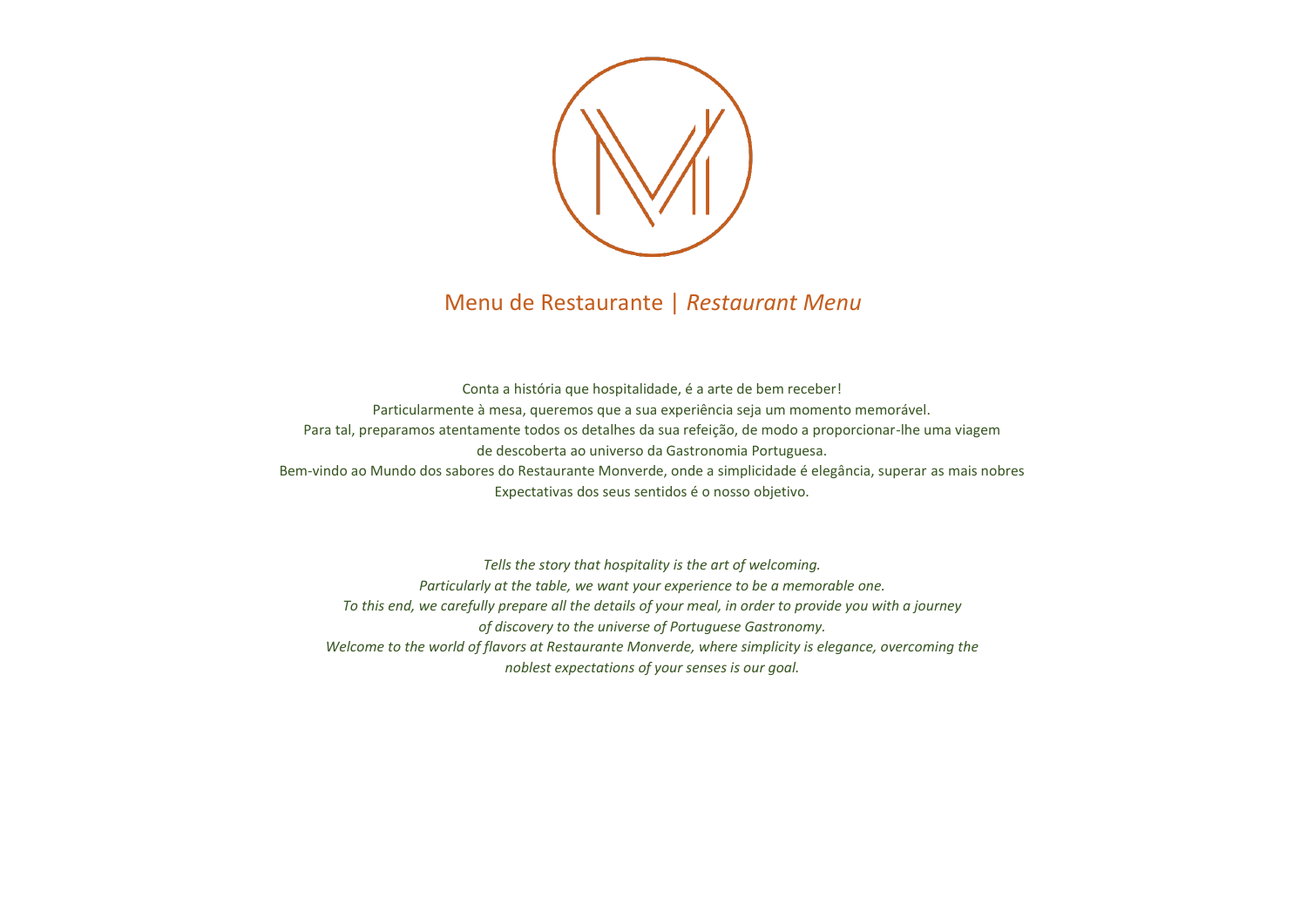#### Menu Vínico 4 Momentos | 4 Courses Tasting Menu

*(apenas disponível com reserva de 24h de antecedência/ only available with reservation 24 hours in advance)*

\_\_\_\_\_\_\_\_\_\_\_\_\_\_\_\_\_\_\_\_\_\_\_\_\_\_\_\_\_\_\_\_\_\_\_\_\_\_\_\_\_\_\_\_\_\_\_\_\_\_\_\_\_\_\_\_\_\_\_\_\_\_\_\_\_\_\_

Risoto de bacalhau confitado com compota de cebola em vinho verde tinto *Codfish confit risotto with onion jam in red wine* Quinta da Lixa Escolha Branco | White 2019

Taco de tamboril braseado em caldeirada de ameijoa e coentros *Braised Monkfish Loin with clams and coriander Stew*  Alvarinho Pouco Comum Branco | White 2019

Carne de cordeiro com crosta de pistacho e esmagada de batata rústica com ervas finas *Lamb with pistachio crust and smashed rustic potatoes with herbs* Quinta da Lixa Reserva Alvarinho Branco | White 2015

> Pão de ló húmido de chocolate com frutos vermelhos e hortelã *Chocolate Creamy Sponge Cake with Red Fruit and mint* Quinta da Lixa Espumante Bruto Rosé | Brut Rosé Sparkling Wine

> > Menu de Degustação | Tasting Menu: 38,00€ Harmonização Vínica | Wine Pairing: 10,00€

IVA incluído à Taxa em vigor Para prevenção de potenciais alergias, dispomos de ficha Técnica com a descrição dos ingredientes utilizados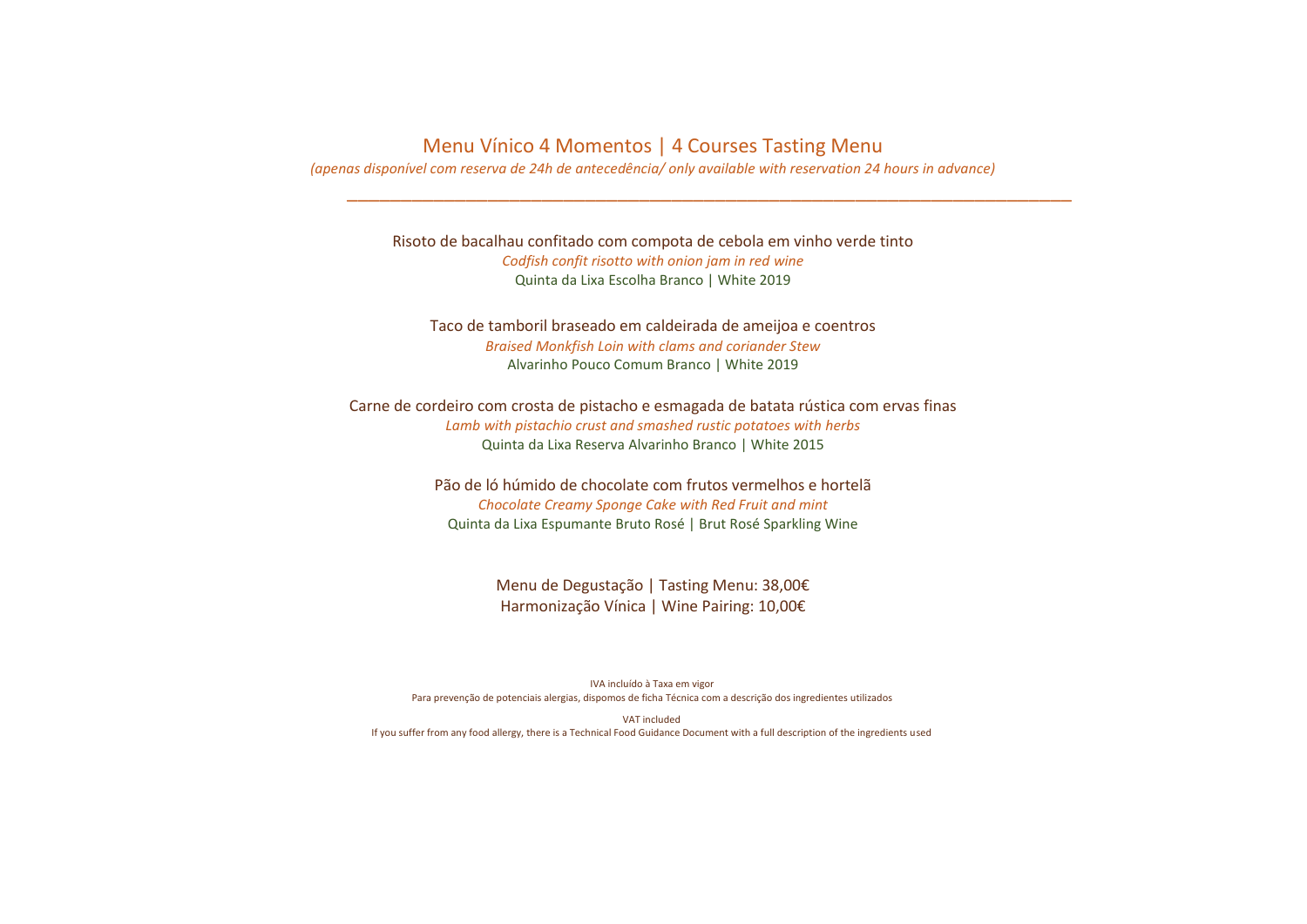#### Menu Vínico 5 Momentos | 5 Courses Tasting Menu

*(apenas disponível com reserva de 24h de antecedência/ only available with reservation 24 hours in advance)*

\_\_\_\_\_\_\_\_\_\_\_\_\_\_\_\_\_\_\_\_\_\_\_\_\_\_\_\_\_\_\_\_\_\_\_\_\_\_\_\_\_\_\_\_\_\_\_\_\_\_\_\_\_\_\_\_\_\_\_\_\_\_\_\_\_\_\_

Gravlax de salmão com pickle de ovo de codorniz e molho de mostarda antiga *Salmon gravlax with quail egg pickle and old mustard sauce* Quinta da Lixa Loureiro Branco | White 2019

> Lagostim flamejado em brunesa de vegetais e bisque suave *Flaming crayfish in vegetable brunesa and soft bisque* Aroma das Castas Branco | White 2019

Rodovalho com papilote de legumes e molho bearnês *Brill with vegetable papilote and Bearnese sauce* Alvarinho Pouco Comum Branco | White 2019

Tornedó de vaca grelhado com foie gras, trufa negra e molho de vinho tinto *Grilled Beef Loin with black truffle, foie gras and red wine sauce* Quinta da Lixa Reserva Tinto | Red 2015

> Financier De Noz Pecan E Kumquat Com Caramelo Salgado *Pecan And Kumquat Financier With Salted Caramel* Sweet Creations 3ª Edição | 3<sup>rd</sup> Edition 2018

> > Menu de Degustação | Tasting Menu: 45,00€ Harmonização Vínica | Wine Pairing: 15,00€

IVA incluído à Taxa em vigor Para prevenção de potenciais alergias, dispomos de ficha Técnica com a descrição dos ingredientes utilizados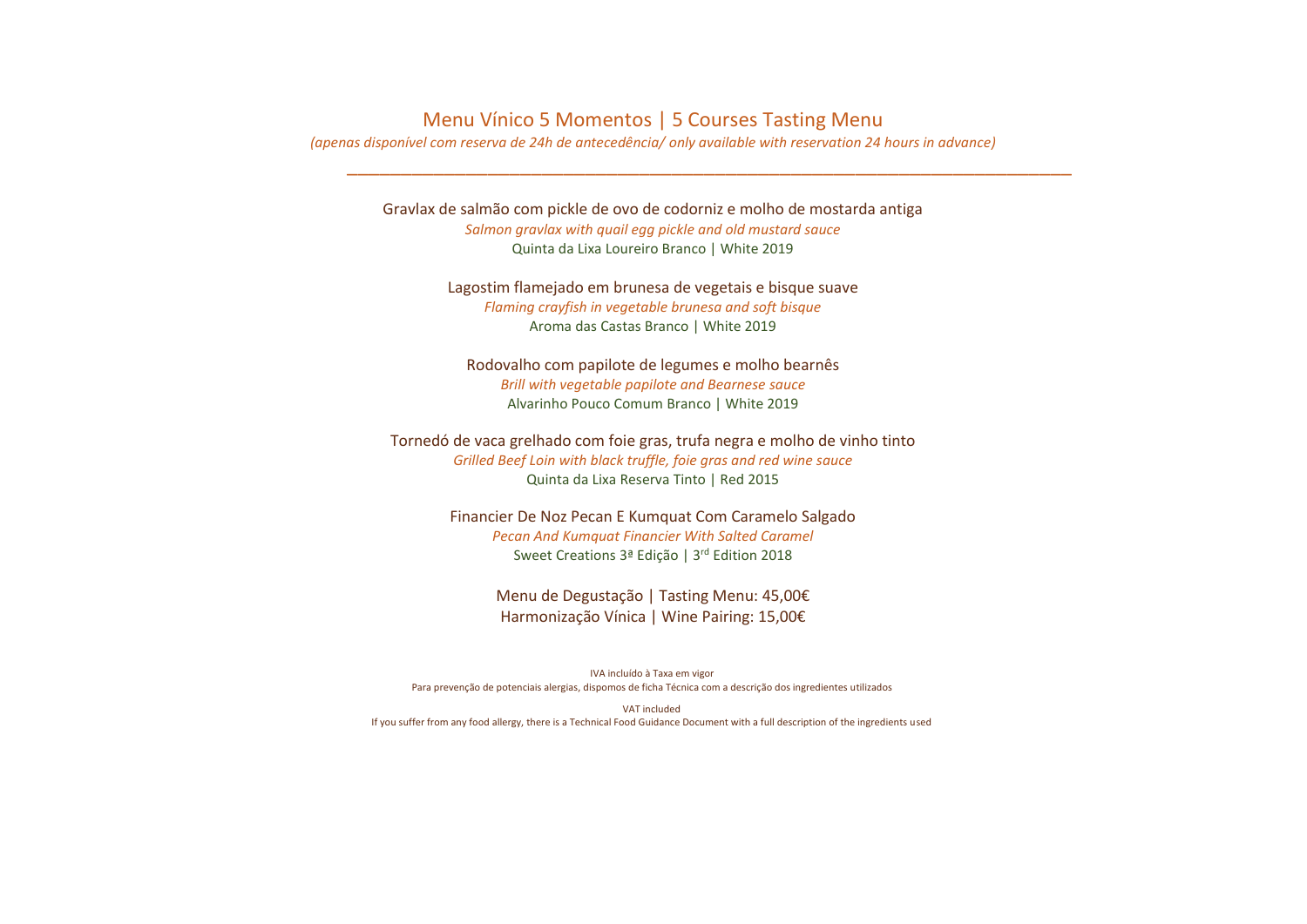## Entradas / Starters

 $\overline{a}$  , and the contribution of the contribution of the contribution of the contribution of the contribution of the contribution of the contribution of the contribution of the contribution of the contribution of the co

| Couvert – Seleção de Pães, Manteigas compostas, azeite, azeitonas marinadas e mousse de atum e<br>manjericão<br>Amuse-bouche - Selection of Bread, Butter, Olive Oil, Marinated Olives and tuna and basil mousse | $3,50$ € |
|------------------------------------------------------------------------------------------------------------------------------------------------------------------------------------------------------------------|----------|
| Sopa com legumes frescos da Horta<br><b>Fresh daily soup</b>                                                                                                                                                     | $6,50$ € |
| Caldo de ameijoas e camarão perfumado com poejo<br>Clam and shrimp broth flavored with pennyroyal                                                                                                                | 9,00€    |
| Lascas de bacalhau assado sobre Crocante de Broa de Avintes, Azeite de Trás-os-Montes e Pimento Assado<br>Roasted Codfish with Avintes Cornbread Toast, "Trás-os-Montes" Olive Oil and Roasted Peppers           | 11,00€   |
| Portobello recheado com alheira vegetariana e gratinados com queijo Brie<br>Portobello stuffed with vegetarian sausage and au gratin with Brie cheese                                                            | 8,00€    |
| Salada de Primavera com beldroegas, figo e crocantes de queijo<br>Spring salad with purslane, fig and crispy cheese pearls                                                                                       | 10,00€   |
| Tábua de fumeiro Transmontano e queijos Portugueses e tostas de pão de centeio<br>Traditional Cured Sausages and Portuguese cheeses board with toasted bread                                                     | 12,00€   |

IVA incluído à Taxa em vigor Para prevenção de potenciais alergias, dispomos de ficha Técnica com a descrição dos ingredientes utilizados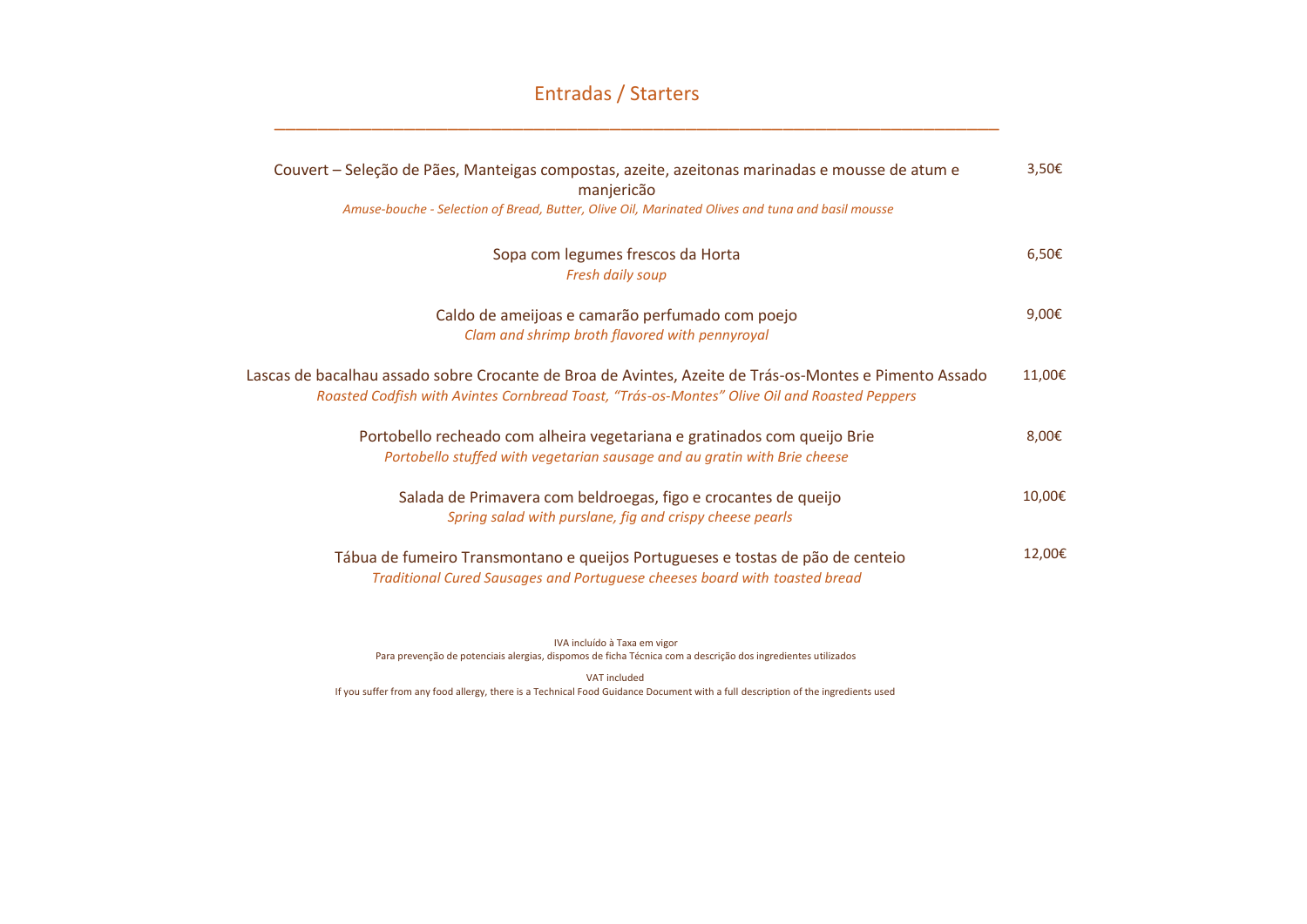Peixes / fish

\_\_\_\_\_\_\_\_\_\_\_\_\_\_\_\_\_\_\_\_\_\_\_\_\_\_\_\_\_\_\_\_\_\_\_\_\_\_\_\_\_\_\_\_\_\_\_\_\_\_\_\_\_\_\_\_\_\_\_\_\_\_\_\_\_\_\_

| Arroz caldoso de peixe e gambão aromatizado com coentros<br>Creamy rice with fresh fish and Prawns with coriander                                    | 18,00€ |
|------------------------------------------------------------------------------------------------------------------------------------------------------|--------|
| Bacalhau dourado com aveludado de aipo e provençal<br>Codfish in a smooth celery puree and Provence herbs                                            | 20,00€ |
| Garoupa braseada acompanhada de farci de tomate com cogumelos e espinafres<br>Braised grouper accompanied by tomato farci with mushrooms and spinach | 17,00€ |
| Espetada de lulas e camarão com batata salteada e legumes<br>Squid and shrimp kebab with sautéed potatoes and vegetables                             | 15,00€ |
| Polvo à Lagareiro com brandade rústica de batata e cebola de conserva<br>Roasted octopus with olive oil and rustic potatoes and pickled onion        | 21,00€ |

IVA incluído à Taxa em vigor Para prevenção de potenciais alergias, dispomos de ficha Técnica com a descrição dos ingredientes utilizados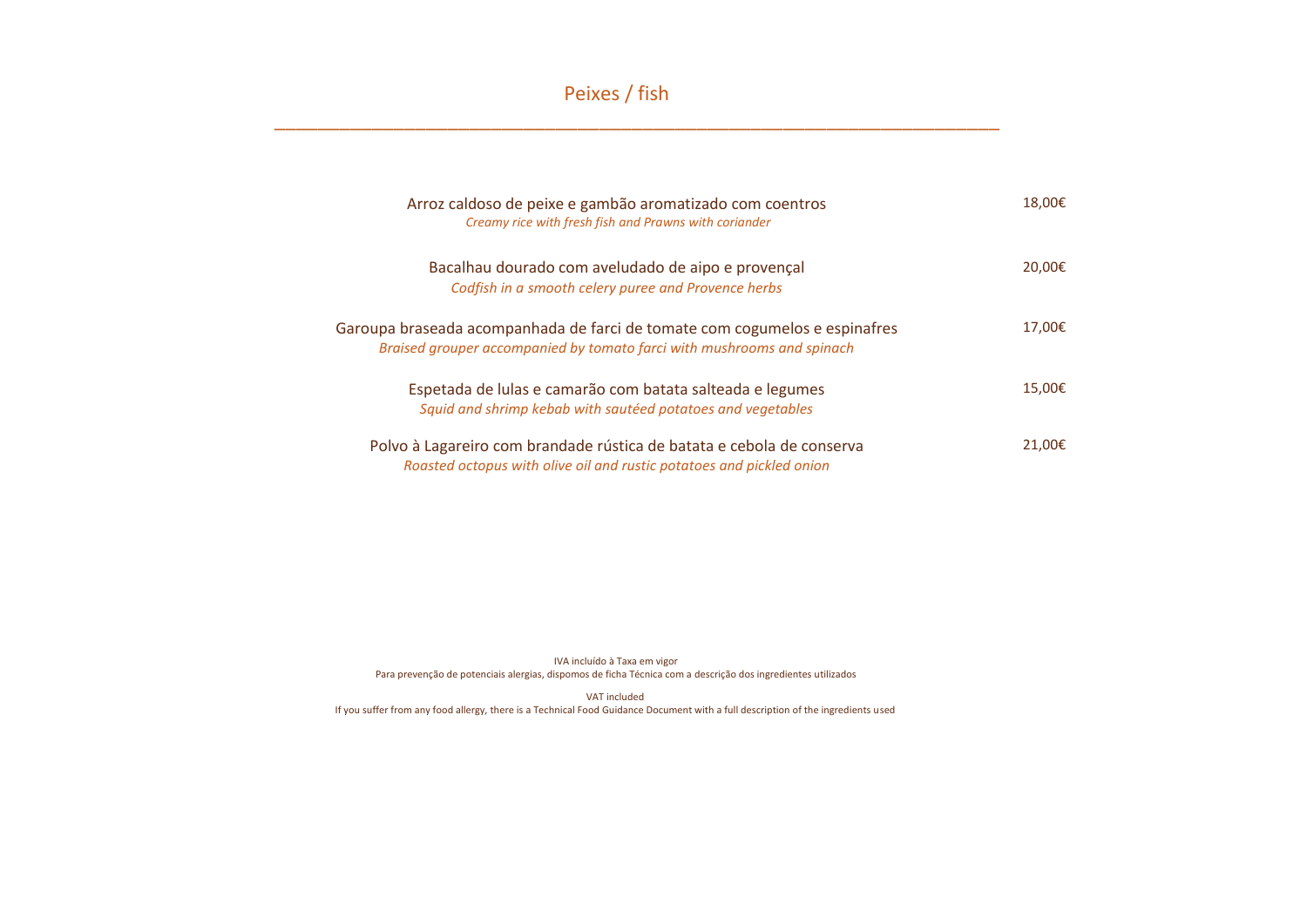## Carnes / Meat

\_\_\_\_\_\_\_\_\_\_\_\_\_\_\_\_\_\_\_\_\_\_\_\_\_\_\_\_\_\_\_\_\_\_\_\_\_\_\_\_\_\_\_\_\_\_\_\_\_\_\_\_\_\_\_\_\_\_\_\_\_\_\_\_\_\_\_

| Carré de cordeiro de leite com mil folhas de batata-doce e tomate seco<br>Lamb rack with sweet potatoes and sun-dried tomatoes in puff pastry         | 19,00€ |
|-------------------------------------------------------------------------------------------------------------------------------------------------------|--------|
| Posta de vitela rosada grelhada com arroz caldoso de couve portuguesa<br>Grilled veal with Portuguese cabbage rice stew                               | 18,00€ |
| Peito de pato fumado em ervas finas com risoto de kumquat e gengibre<br>Smoked duck breast in fine herbs with kumquat and ginger risotto              | 16.00€ |
| Presa de porco com migas de espargos verdes e butelo de Vinhais<br>Grilled pork with breaded green asparagus and smoked sausage from "Vinhais" region | 15,00€ |
| Taco de vitela com molho Gorgonzola e puré de azeites de trufas<br>Veal chop with Gorgonzola sauce and truffle olive oil purée                        | 17.00€ |

IVA incluído à Taxa em vigor Para prevenção de potenciais alergias, dispomos de ficha Técnica com a descrição dos ingredientes utilizados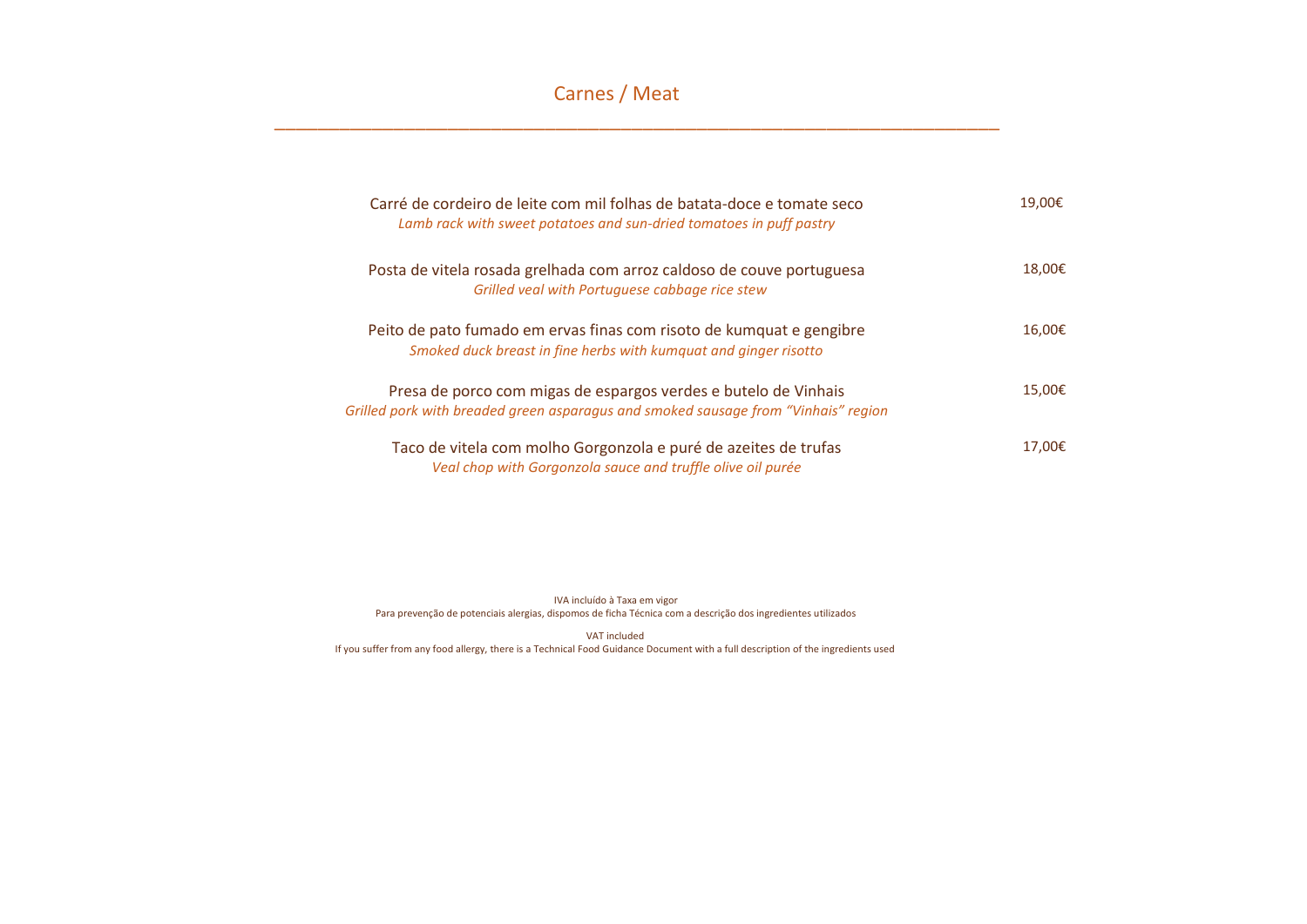## Vegetarianos / Vegetarian

\_\_\_\_\_\_\_\_\_\_\_\_\_\_\_\_\_\_\_\_\_\_\_\_\_\_\_\_\_\_\_\_\_\_\_\_\_\_\_\_\_\_\_\_\_\_\_\_\_\_\_\_\_\_\_\_\_\_\_\_\_\_\_\_\_\_\_

| Spaghetti pesto com areias de azeitona preta<br>Pesto spaghetti with black olive crumbs                                 | 9,00 $\epsilon$ |
|-------------------------------------------------------------------------------------------------------------------------|-----------------|
| Ratatouille clássico com molho de tomate seco e manjericão<br>Classic Ratatouille with dried tomato sauce and basil     | 8,00€           |
| Risoto de cogumelos campestres, alho francês e compota Cumberland<br>Wild mushroom risotto with leek and Cumberland jam | 11.00€          |

IVA incluído à Taxa em vigor Para prevenção de potenciais alergias, dispomos de ficha Técnica com a descrição dos ingredientes utilizados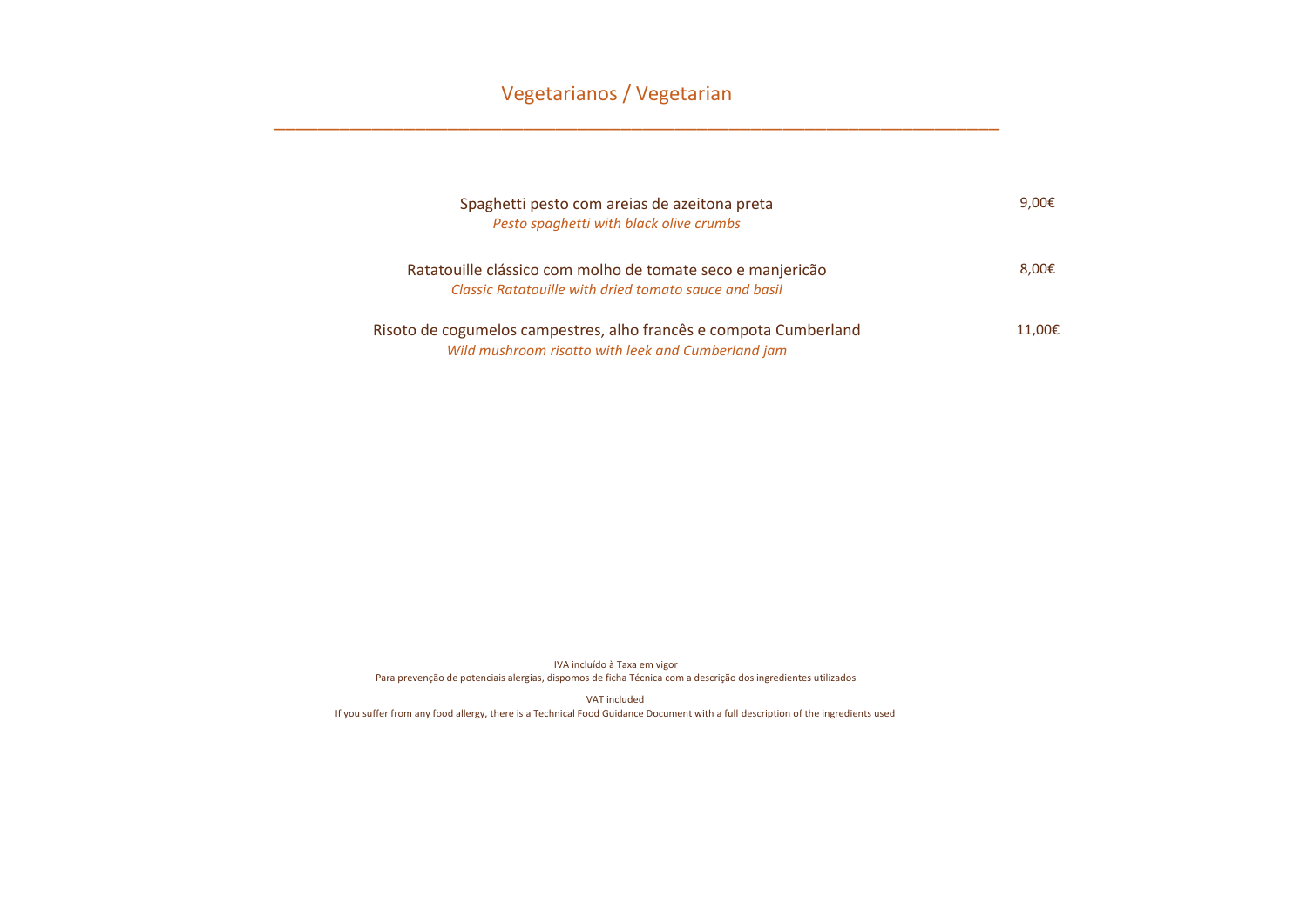\_\_\_\_\_\_\_\_\_\_\_\_\_\_\_\_\_\_\_\_\_\_\_\_\_\_\_\_\_\_\_\_\_\_\_\_\_\_\_\_\_\_\_\_\_\_\_\_\_\_\_\_\_\_\_\_\_\_\_\_\_\_\_\_\_\_\_

| Creme de Legumes<br><b>Vegetable Creamy Soup</b>                                            | 3,00€  |
|---------------------------------------------------------------------------------------------|--------|
| Esparguete Bolonhesa<br><b>SPAGHETTI Bolognese</b>                                          | 10,00€ |
| Tacos Crocantes de Peixe com Arroz e Salada<br>Crunchy Fish Tacos with Plain Rice and Salad | 10,00€ |
| Hambúrguer de Novilho no pão com Batata Frita<br><b>Beef Burger With French Fries</b>       | 8,00€  |
| Peito de Frango Grelhado com arroz e Salada<br>Grilled Chicken with Plain Rice ans Salad    | 9,00€  |
| Mousse de Chocolate<br><b>Chocolate Mousse</b>                                              | 3,00€  |
| Salada de Fruta<br><b>Fruit Salad</b>                                                       | 3,00€  |
| Duo de Gelados Caseiros<br>Homemade Ice Cream Duet                                          | 4,00€  |

IVA incluído à Taxa em vigor Para prevenção de potenciais alergias, dispomos de ficha Técnica com a descrição dos ingredientes utilizados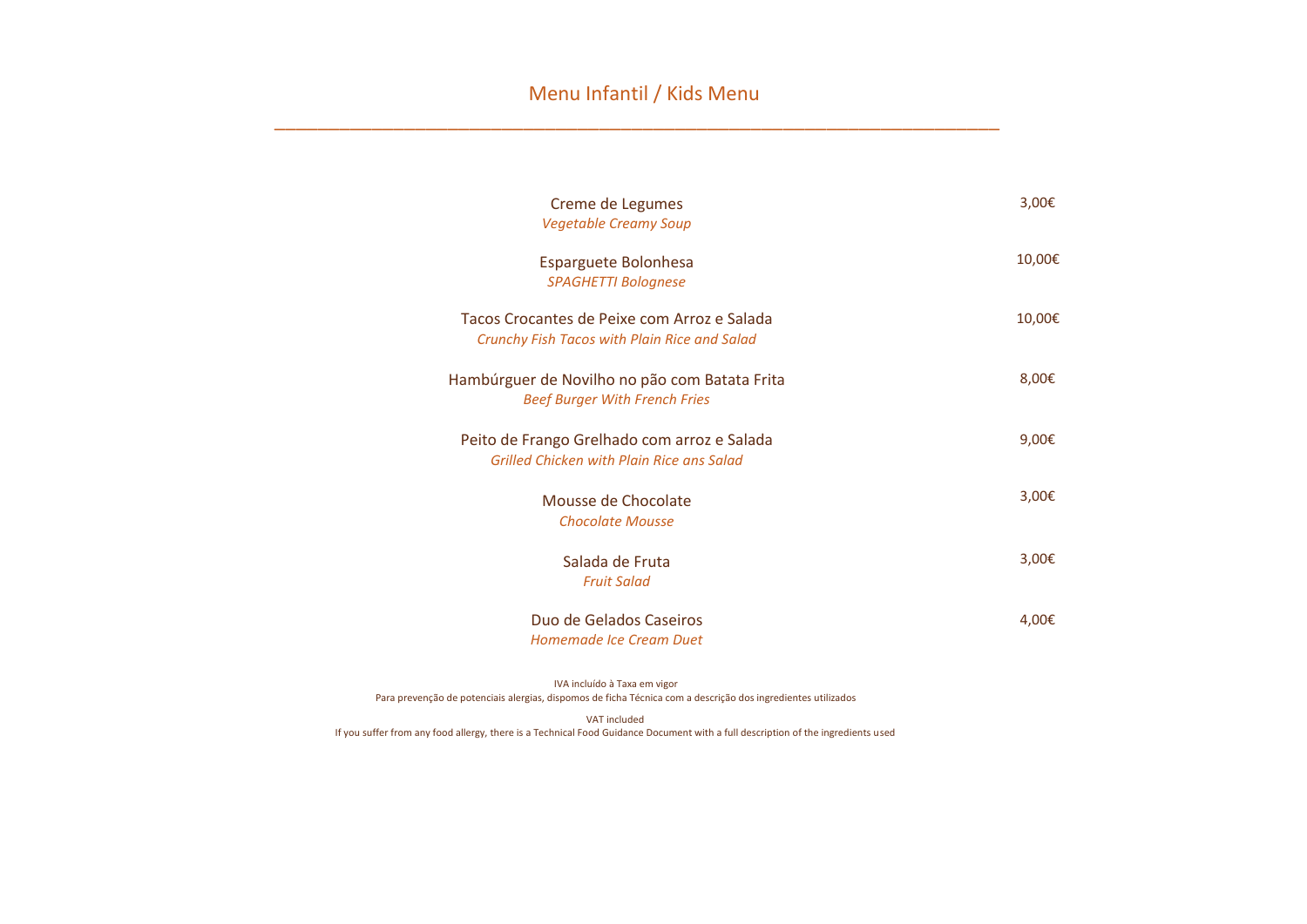| Cabrito assado no forno, com batata assada e arroz de fumeiro<br>Roasted lamb with baked potatoes and sausages rice      | 21.00€ |
|--------------------------------------------------------------------------------------------------------------------------|--------|
| Bacalhau à Narcisa com legumes salteados (2 pessoas)<br>Golden codfish with sautéed vegetables (2 persons)               | 26,00€ |
| Nispo de vitela assado a baixa temperatura e grelos salteados<br>Low temperature roasted veal with sautéed turnip greens | 15,00€ |

IVA incluído à Taxa em vigor Para prevenção de potenciais alergias, dispomos de ficha Técnica com a descrição dos ingredientes utilizados